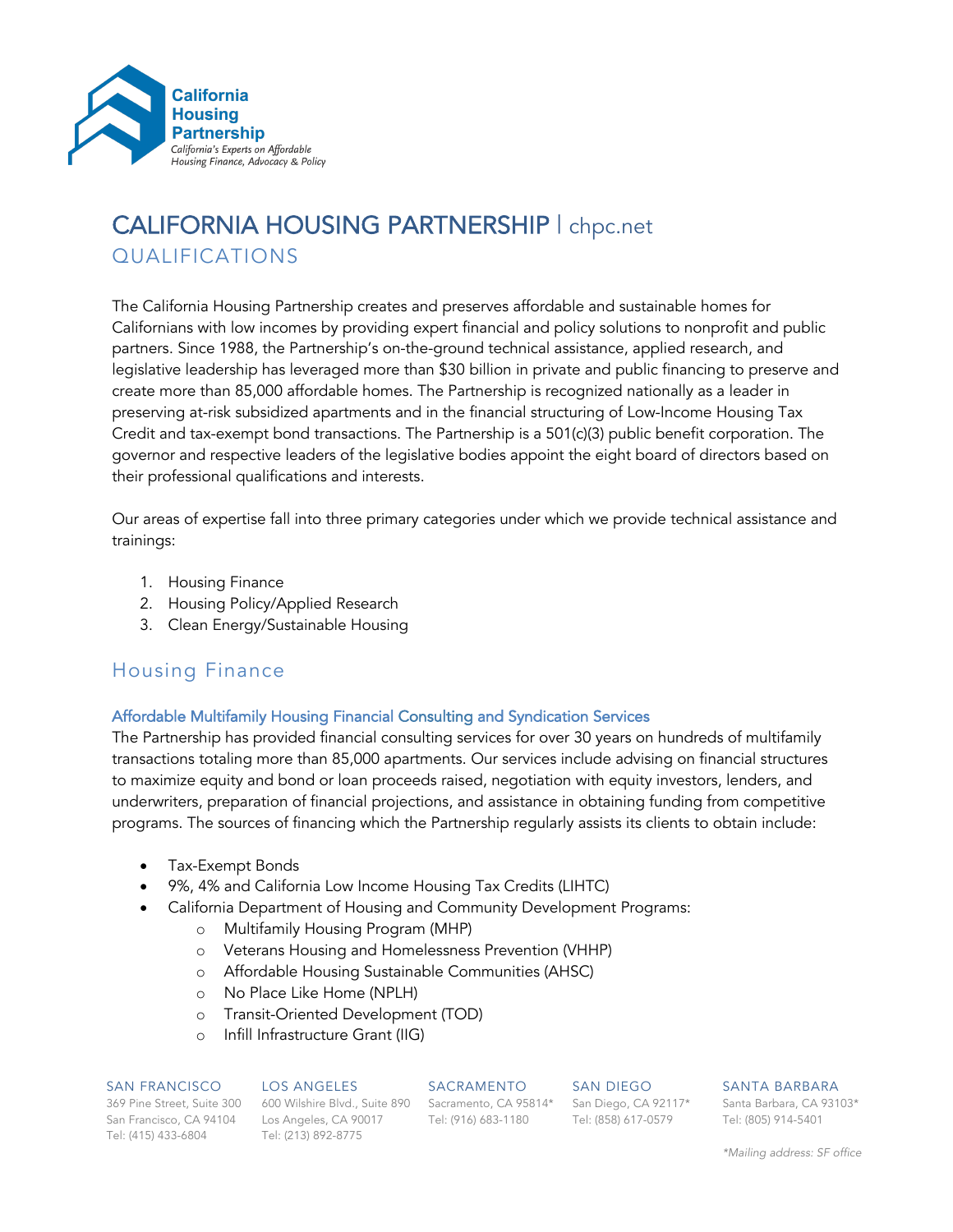- o Joe Serna Farmworker Housing Grant
- HUD programs, including Rental Assistance Demonstration (RAD) program, 202/811 Mixed-Finance, Section 8 Project-Based Rental Assistance, Preservation programs, and FHA mortgage insurance
- Federal Home Loan Bank Affordable Housing Program (AHP)
- McKinney Supportive Housing programs
- California Housing Finance Agency (CalHFA) programs, including Mixed-Income Program (MIP)
- State and Local CDBG and HOME programs
- Project-based Section 8 Vouchers and contract extensions
- Other federal, state and local funding sources

Typical client projects range from the new construction of family apartments with childcare to the acquisition and rehabilitation of SRO buildings for extremely low-income residents with special needs, in jurisdictions throughout California.

The Partnership also provides consulting services on exit strategies for projects whose Tax Credits are reaching the end of their fifteen-year compliance period. The Partnership will analyze project economic, tax, and regulatory considerations and assist in structuring a financing plan that employs innovative techniques to ensure that the nonprofit sponsor can retain ownership of the project with minimal out-ofpocket cash requirements.

Typical services provided to our partners include:

### Tax Exempt Affordable Housing Bonds

The Partnership provides consultation to its clients on all phases of obtaining allocations of taxexempt bonds from the California Debt Limit Allocation Committee (CDLAC) including project feasibility, preparing financial projections, obtaining credit enhancements or bank purchasers, selecting bond lenders, meeting CDLAC thresholds, structuring applications, and maximizing competitiveness. The Partnership prepares all financial forms required for the CDLAC application. The Partnership also reviews the application for completeness and competitiveness prior to submission. To date, the Partnership has assisted clients in obtaining more than 500 allocations of tax-exempt bonds from CDLAC with more than 50 pending.

#### Low Income Housing Tax Credits (LIHTC)

The Partnership provides assistance to its clients in structuring applications for Tax Credits. The Partnership consults on all phases of development including project feasibility, syndication and financial projections, meeting program thresholds and maximizing competitiveness. We prepare the financial pages of the TCAC application form and the cash flow projections required for the application. The Partnership also reviews the application for completeness and competitiveness prior to submission. To date, the Partnership has assisted clients in obtaining and syndicating more than 1,000 Tax Credit allocations and has dozens of applications pending allocations. The Partnership staff regularly communicates with the director of the state-allocating agency to discuss policy and regulatory issues involving the Tax Credit program.

#### California Housing Finance Agency (CalHFA)

To date, the Partnership has assisted clients in closing more than two-dozen CalHFA loans with another dozen pending. The Partnership staff talks regularly with the CalHFA Director and

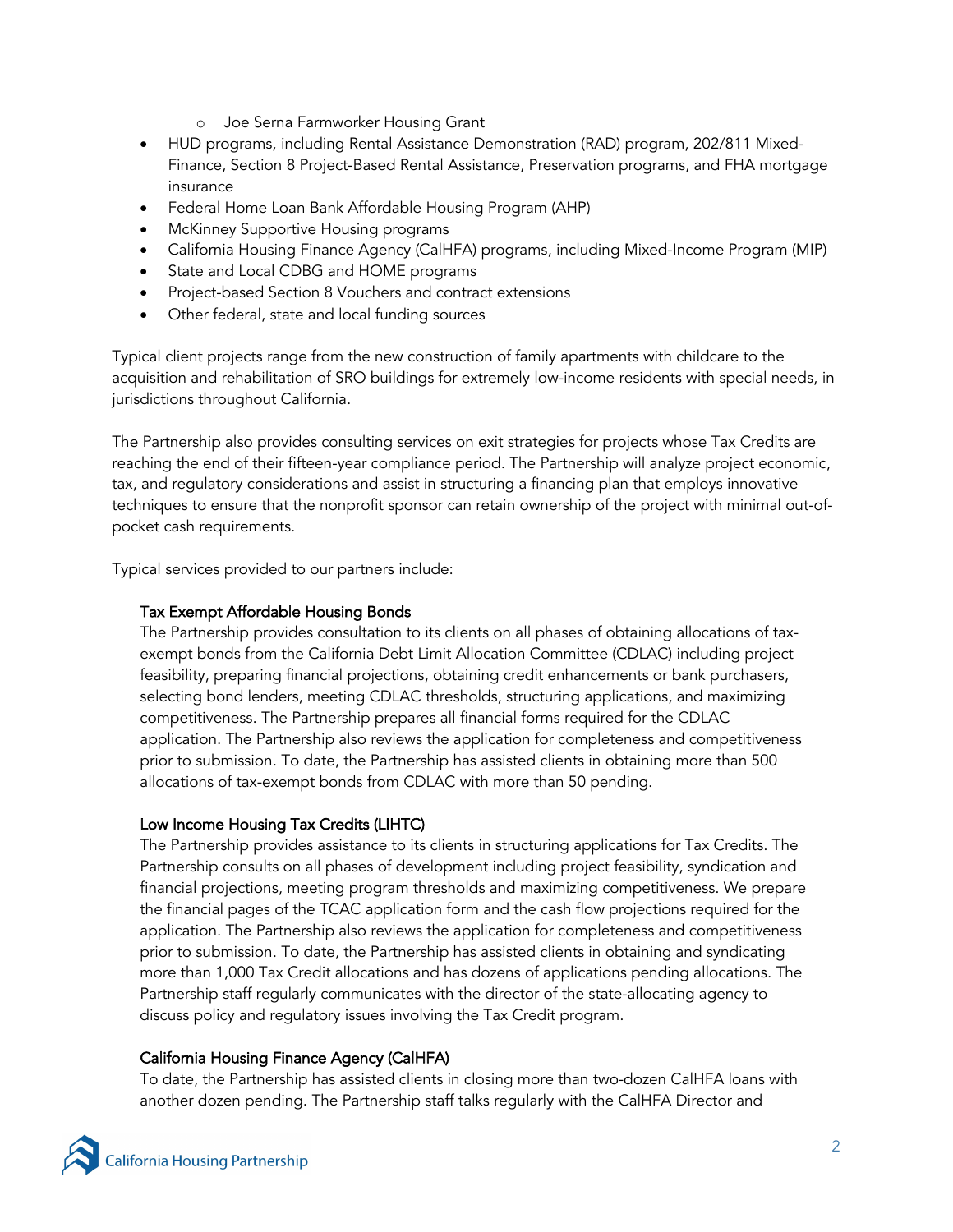Multifamily Director about underwriting and policy issues. Partnership staff are also experienced in CalHFA's Mixed-Income Program (MIP).

# Multifamily Housing Program (MHP)

The Partnership provides assistance to its clients in preparing an application to the California Department of Housing and Community Development (HCD) Multifamily Housing Program (MHP) and assessing its competitiveness. The Partnership prepares all financial pages of the MHP application form and projections required for the application to the California Department of Housing & Community Development. The Partnership also reviews the application for completeness and competitiveness in dozens of MHP awards. The Partnership's President talks regularly with the Director of HCD since he is a member of the Partnership's Board of Directors by state statute. The Partnership staff also talks regularly to the Deputy Director for Financial Assistance, who oversees MHP policy and funding awards, as well as the various managers of the different financial assistance programs. The Partnership has been deeply involved in the review of HCD regulations and guidelines, including the 2017 Uniform Multifamily Regulations and Proposition 1 MHP Draft Guidelines.

### Other State Department of Housing and Community Development (HCD) programs

The Partnership has helped client partners prepare hundreds of applications to virtually all of HCD's other funding programs including VHHP, NPLH, TOD, IIG, Joe Serna, etc. The Partnership staff are regularly asked for formal and informal input by HCD staff in developing program guidelines and implementing underwriting procedures. The Partnership staff are well-known to and respected by HCD staff.

# The Federal Home Loan Bank's Affordable Housing Program (AHP)

The Partnership is very familiar with the requirements of the Affordable Housing Program since approximately 75% of the projects the Partnership consults on use AHP. The Partnership regularly reviews AHP applications for clients for conformance with program rules and competitive strategy and assists clients with negotiations with the Federal Home Loan Bank.

#### Affordable Housing and Sustainable Communities (AHSC) program

The Partnership commissioned the research that persuaded the California Legislature to fund this ground-breaking new program from its Greenhouse Gas Reduction Fund. The Partnership also played a role in developing the program structure and competitive point system. The Partnership provides assistance to clients with applications to the AHSC Program, including assessing and adjusting competitiveness. The Partnership prepares all financial pages of the AHSC application form and projections required for the application to the California Department of Housing and Community Development. Since the program was formed in 2014, the Partnership has provided technical assistance to over 150 AHSC applications – the successful applications have received \$175+ million in funding and are in various stages of development.

# Rental Assistance Demonstration (RAD) program

Beginning in 2012, The Partnership worked with the Fresno Housing Authority to close the first ever public housing financings done with RAD in California and has continued assisting FHA with additional RAD financings ever since. The Partnership was also selected by the City of San Francisco to lead the financial structuring of the largest RAD portfolio financing in the history of the program. Using our deep expertise in federal programs, the Partnership helped the City

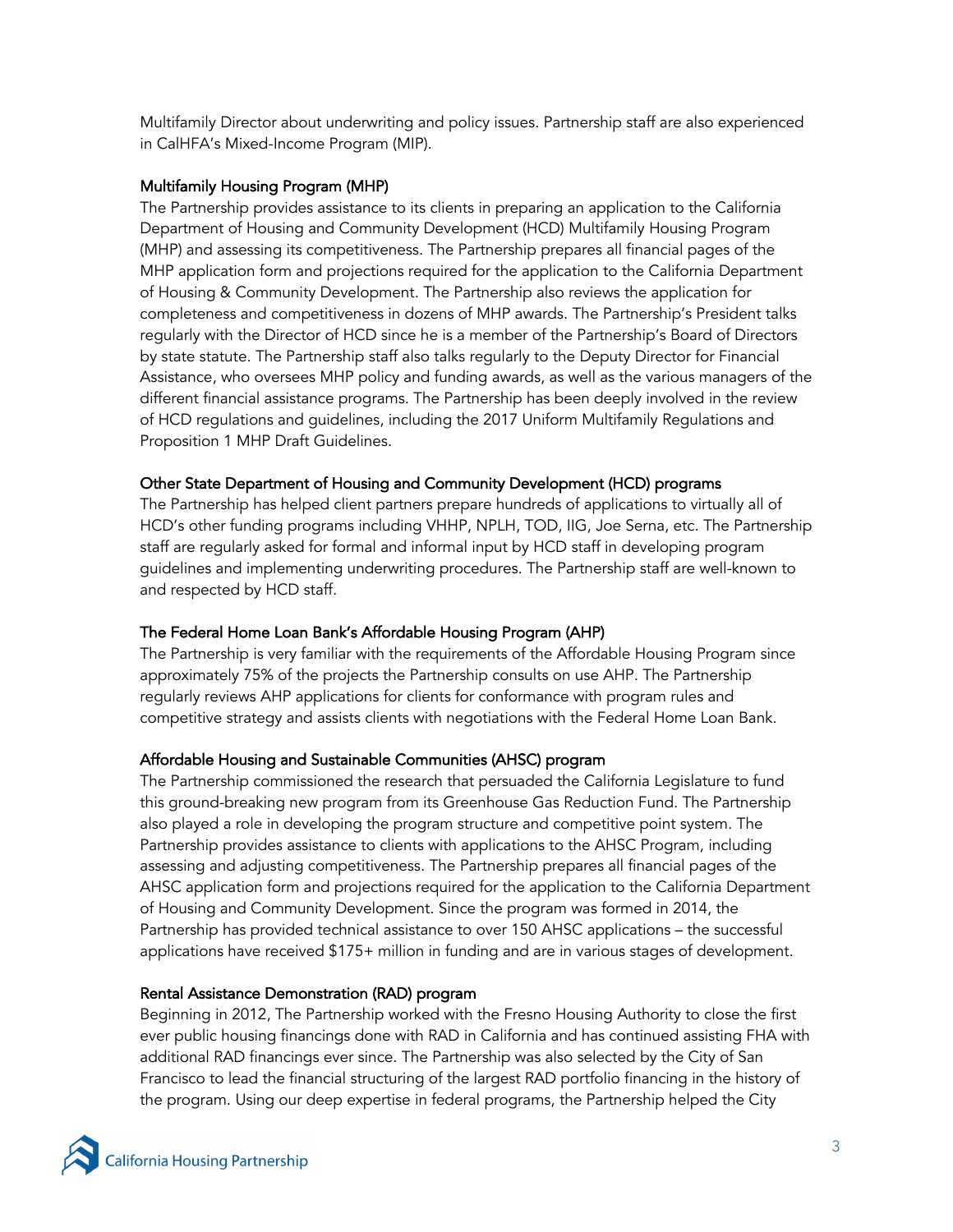negotiate new flexibilities in the U.S. Department of Housing and Urban Development (HUD) RAD program. Monday, November 23, 2015 marked the closing of the financing for the last of the 15 properties in the first phase of San Francisco's ambitious program to revitalize its public housing properties. This was also the date on which ownership of the 15 properties (but not the land) officially transferred to eight owner/developer teams who started rehabilitation of the 1,422 apartments, which was completed in 2015. A second phase of SF RAD consisting of 2,044 apartments in an additional 14 properties started renovations in late 2016. Together, the two phases of SF RAD meant over \$1.2 billion in net new funding resulting in approximately \$800 million in physical improvements to outdated buildings that make up the bulk of San Francisco's public housing. Overall, the SF RAD program renewed 3,500 affordable homes to benefit 10,000 residents without displacement.

# U.S. Department of Housing and Urban Development (HUD)

The Partnership monitors changes in HUD's policies regarding Section 8 contract renewals, federally subsidized mortgages and public housing and is generally considered the leading expert in the state on structuring HUD Section 8 transactions. The Partnership is frequently asked by HUD to participate in basic and advanced trainings on affordable housing finance in California. The Partnership has regular communication with HUD's Regional office to discuss a range of issues, including project specific issues raised by our clients.

# Training in Affordable Housing Development and Multifamily Affordable Housing Finance

The Partnership is nationally recognized as a leading trainer in multifamily affordable housing finance. Since the early 1990's, the Partnership has been the lead trainer for the Local Initiatives Support Corporation (LISC) Statewide Housing Development Institute (HDTI), an intensive yearlong training program for project managers. Other training clients have included the U.S. Department of Housing and Urban Development, the California Department of Housing and Community Development, NeighborWorks, the Neighborhood Reinvestment Corporation, the California Redevelopment Association, the Los Angeles Housing Department, the San Diego Housing Commission, the San Francisco Redevelopment Agency and Mayor's Office of Housing, the Low Income Investment Fund, and the staff of numerous nonprofit and local government housing agencies.

# Housing Policy/Applied Research

# Technical Assistance to Government Housing Agencies

The Partnership regularly provides technical assistance (TA) to public agencies involved in the financing and preservation of multifamily affordable homes. Recent examples of the Partnership's TA work include:

- Input into the design of Homekey, the California Housing Accelerator, and the Portfolio Recapitalization Program for the state Department of Housing and Community Development;
- Development and implementation of a comprehensive affordable housing needs and strategy annual report for the County of Los Angeles;
- Participation in the Committee to Save the Bay (CASA) process that resulted in a comprehensive set of "three Ps" proposals that helped to frame the Legislature's work in 2018 and 2019;
- Participation in the Oakland Mayor's Housing Cabinet with a lead role in assessing displacement risks to various low-income populations and developing strategies to address these risks, as described in the final report;
- A detailed assessment of the displacement risk for the Metropolitan Planning Commission in key

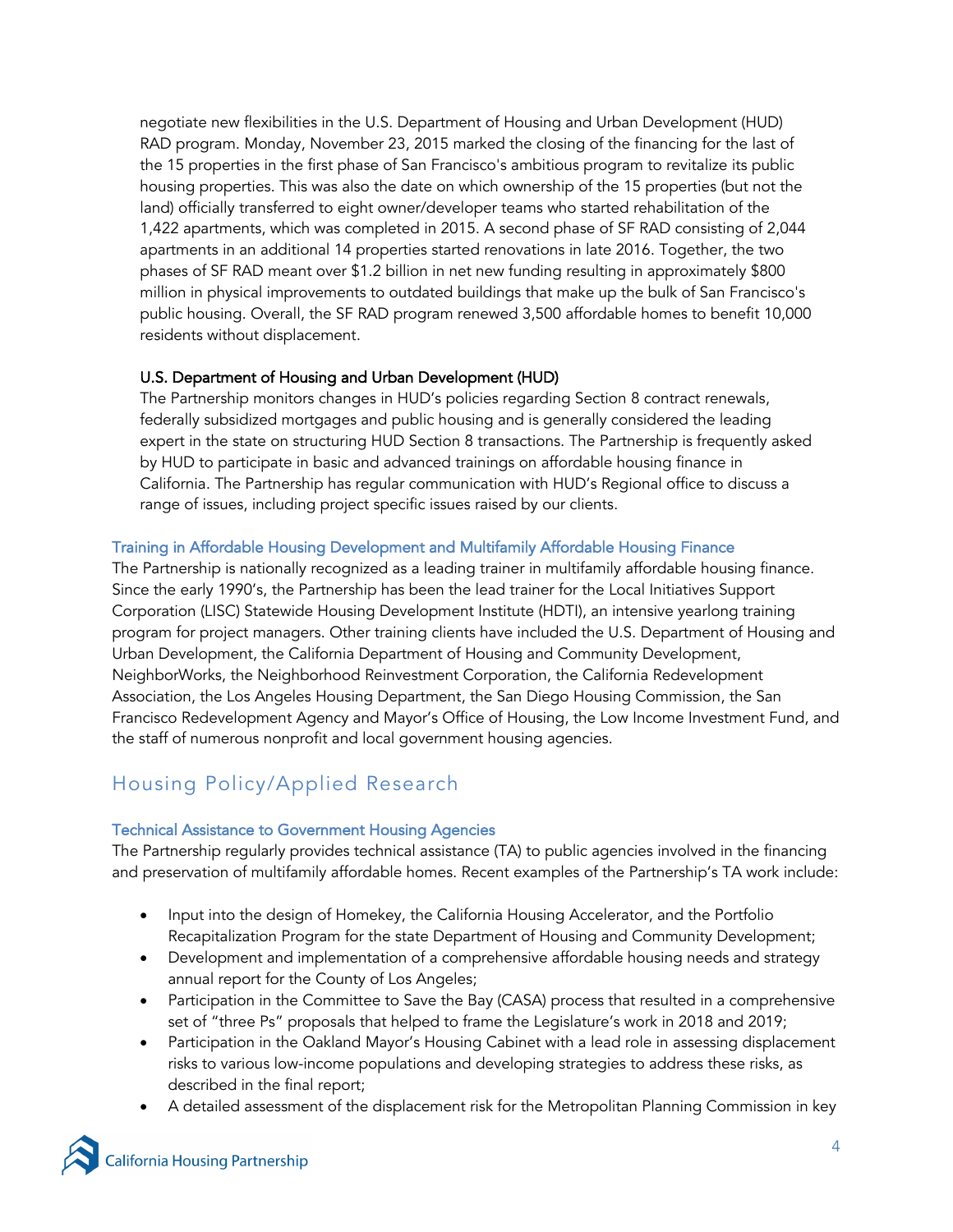Bay Area transit locations and developing recommended policy strategies;

- An innovative model for the City of Los Angeles Housing and Community Investment Department to preserve the affordability of older tax-exempt-bond-financed properties with expiring regulatory agreements;
- Assistance to various state funding agencies to evaluate the at-risk status of applicants for competitive financing programs wishing to preserve federally subsidized housing;
- Development and implementation of a comprehensive financing plan for the City of San Francisco to use the federal Rental Assistance Demonstration (RAD) program to revitalize the City's older public housing; and
- Training and technical assistance on affordable housing preservation issues and techniques for the City of San José.

# Program Evaluation

The Partnership works with public agencies that are working through the process of evaluating their housing programs. Most recently the Los Angeles Housing Department (LAHD) and the Housing Authority of the County of Los Angeles contracted with the Partnership to review housing policy and assist with the implementation of programs.

# Preservation of At-Risk Subsidized Rental Apartments

The Partnership's preservation services include assistance in project identification, assessing at-risk status, financial feasibility analysis, purchase negotiations, financial structuring, closing coordination, and compliance with HUD, state and local requirements. The Partnership has expertise with a wide range of preservation financing techniques and programs including Titles II & VI, Section 8 Mark-Up-To-Market and contract extensions, Section 236 IRP decoupling, and refinancing FHA insured mortgages. The Partnership has also provided consulting on projects participating in HUD's Multifamily Portfolio Reengineering Demonstration Program, property disposition program, and other transactions involving HUD-assisted or insured developments.

The California Housing Partnership has been providing preservation technical assistance continuously since 2001. This technical assistance includes risk assessments and feasibility reviews of at-risk properties throughout the state as well as providing local public agency support related to preservation of at-risk housing. The California Housing Partnership's work related to risk assessment includes the following:

- Regularly review the at-risk notice information pursuant to Government Code 65863.10-13.
- Regularly update the California Housing Partnership's at-risk database using the latest HUD, TCAC, HCD, CalHFA, and USDA data.
- Regularly improve the data analysis and risk assessment functions of the database.
- Provide at-risk housing data and advice to local governments updating the at-risk data in their housing elements.
- Assist various state funding agencies in evaluating the at-risk status of applicants for competitive financing programs wishing to preserve federally subsidized housing.
- Investigate the status of potential at-risk properties throughout California through direct outreach to owners.
- Provide feasibility review for preservation of affordability for at-risk properties and work to find preservation purchasers for these properties.
- Match nonprofit buyers with willing sellers and helped nonprofit housing organizations preserve California's precious supply of affordable rental homes for low income families.

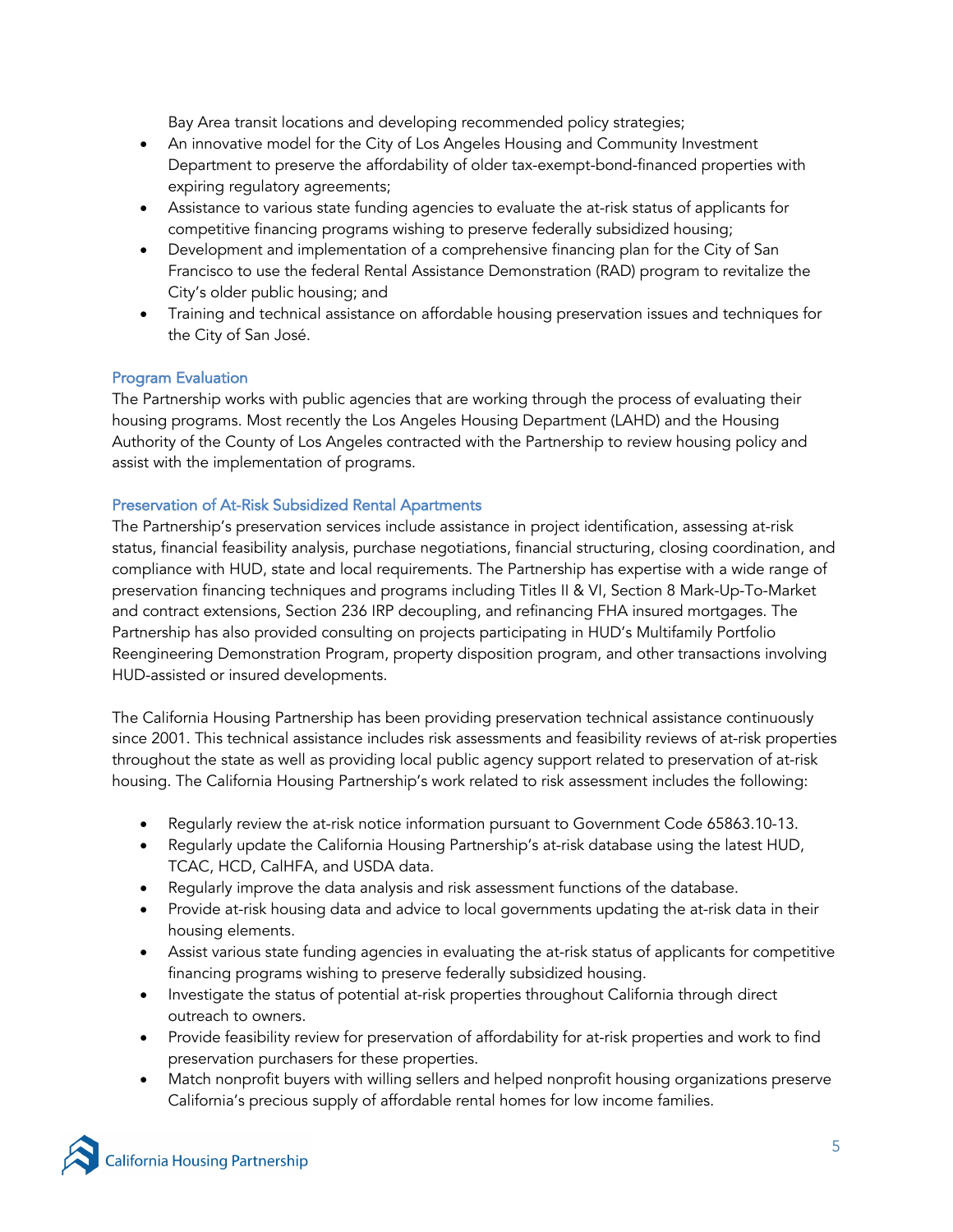#### Research and Policy Advocacy

The California Housing Partnership leads and coordinates housing advocacy efforts to increase funding for sustainability and housing production programs that create and preserve more low-income housing in the state. We are in a unique position to facilitate knowledge sharing across housing networks at the state and regional levels, and our online data tools facilitate the research and advocacy of public servants and mission-driven organizations statewide. The Partnership maintains a comprehensive database of federally and state-assisted affordable rental housing developments in California and uses this information to assist nonprofit and local government agencies to develop plans for preserving properties that are severely at risk of losing their rent restrictions. Additionally, we provide independent program support, analysis and evaluation, as well as other forms of technical research assistance to public entities, advocacy groups, nonprofit organizations, foundations, academic institutions and other organizational partners.

#### Preservation Clearinghouse

The California Housing Partnership runs a statewide Affordable Housing Preservation Database and manages the most comprehensive database of at-risk properties in California. The database includes data on all affordable housing properties funded through a range of federal and state programs including HUD grants, subsidized loans, and project-based rental assistance programs, LIHTC, HCD and CalHFA loan and grant programs, and USDA loan and rental assistance funds. The database provides analysis of risk of conversion to market rate for HUD properties and has recently been improved to estimate regulatory restriction expiration for LIHTC. The Partnership has recently made significant improvements to its database including property matching across datasets for different funding programs, allowing more accurate inventories of affordable housing supply and improved risk assessments. We use this database to help local governments assess the risk of loss of this housing as well as to develop plans for preserving properties that are at-risk of conversion and to advocate with state and federal lawmakers for additional resources.

#### Housing Policy Advocacy

The California Housing Partnership serves as an information clearinghouse on federal and state affordable housing finance policy. The California Housing Partnership is active in the National Preservation Working Group, as well as other federal and state policy organizations. Previous activity includes efforts to enable the project-basing of Section 8 vouchers, participation on an advisory committee to the U.S. Senate Banking Committee regarding Section 8 portfolio restructuring, membership in HUD's "Mark-to-Market" working group, as well as participation in other federal and state housing task forces. Amidst COVID-19, the Partnership proactively worked with coalition partners, legislators and the Governor's Office on housing policy and finance-related pandemic response measures to support low-income renters and affordable housing providers.

#### Housing Needs Assessments

The California Housing Partnership performs extensive research on affordable housing and renters across the state to help define communities' affordable housing needs, identify solutions and build political will to support state and local-level efforts to increase public investments in affordable housing and affirmatively further fair housing. In 2018-19, the California Housing Partnership co-published reports that measured rising housing costs and re-segregation in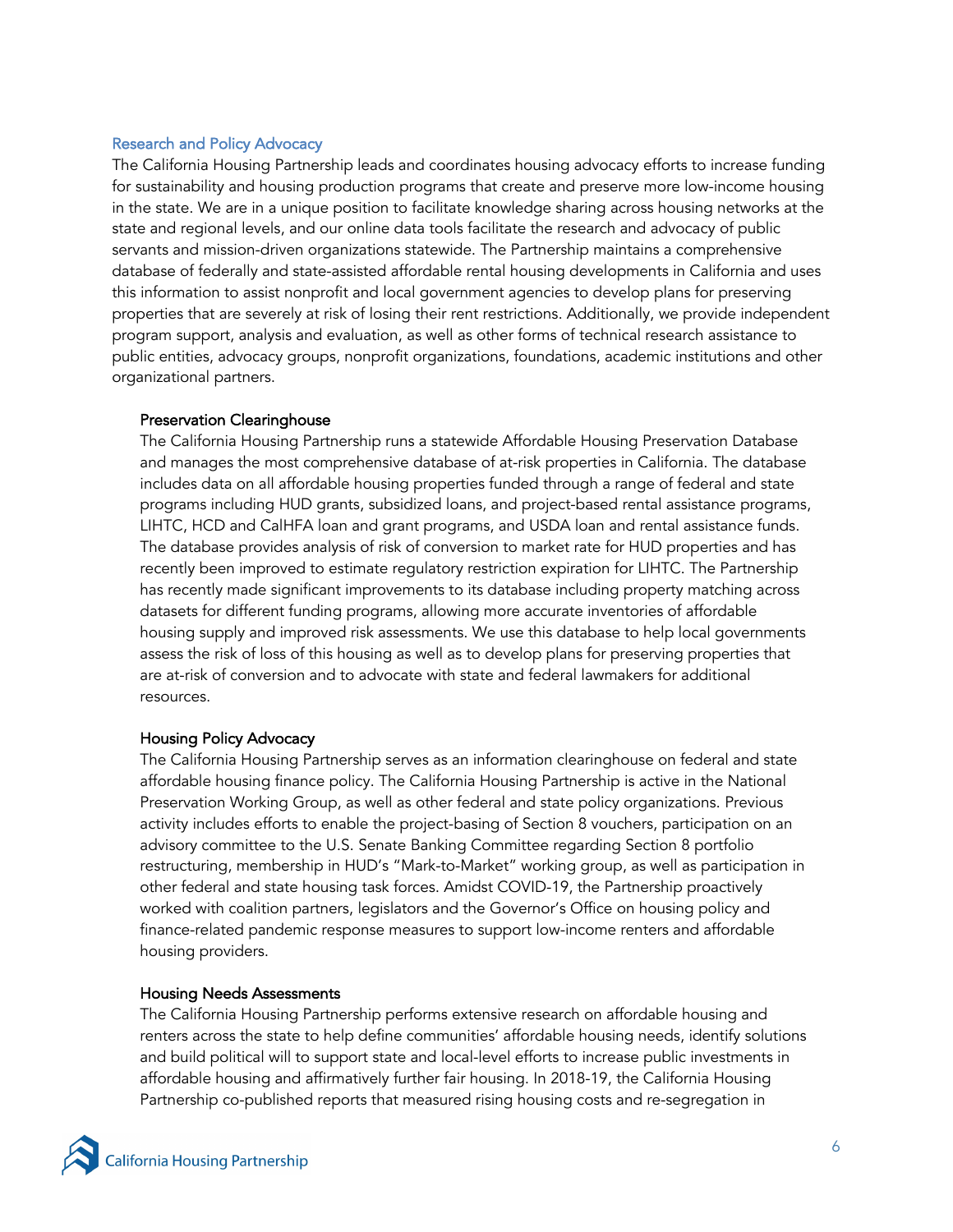regions of the Bay Area. In 2020, the Partnership launched an online dashboard for statewide tracking of housing need metrics and key indicators – the Housing Needs Dashboard (chpc.net/housingneeds) – which is now updated on an annual basis and includes reports developed on housing need for the state and all 58 counties.

# Housing Benefits

To support local affordable housing developments through the approval process, the California Housing Partnership also operates a second data tool, the Affordable Housing Map and Benefits Calculator (chpc.net/datatools/affordablehomes). This unique online data tool offers map-based property-level information on California's full inventory of federally- and state-subsidized multifamily affordable homes and allows users to calculate quantitative estimates of the social, economic, and environmental benefits each development brings to individual residents and families, taxpayers, and the local economy.

# Clean Energy/Sustainable Housing

The California Housing Partnership partners with nonprofit affordable housing owners, environmental and equity organizations, and service providers to expand and enhance climate, energy and water resources for affordable multifamily rental homes. The Partnership also provide direct technical assistance to nonprofit affordable housing owners, program implementers and policymakers.

### Multifamily Affordable Housing Property Owner Education and Outreach

#### GREEN Network of Affordable Housing Providers

The California Housing Partnership convenes the Green Rental home Energy Efficiency Network (GREEN) for mission-driven multifamily affordable housing owners working to collaboratively increase access to solar, energy efficiency, clean energy and water conservation resources for affordable rental properties and low-income renters in California. In recognition of the key role that energy and water costs play in the long-term financial feasibility of operating affordable housing, GREEN was founded in 2010 and includes more than 50 nonprofit and government housing organizations active statewide with extensive experience in financing, installing and maintaining clean and efficient energy systems in multifamily affordable communities.

The GREEN network has an advisory board that includes leaders from nonprofit affordable housing organizations who guide the Partnership's work in increasing and enhancing energy and water resources for multifamily affordable rental properties and low-income renters in California. The Board ensures that policy priorities remain grounded in the needs and issues of California's nonprofit owners and the low-income households they serve by providing strategic input.

#### Program Administration/Outreach for LIWP and SOMAH

The Partnership conducts intake calls, offers portfolio reviews, and conducts nonprofit owner outreach for multifamily clean energy programs including:

**BUILD:** The Building Initiative for Low-Emissions Development (BUILD) program provides incentives for new all-electric low-income residential buildings that reduce greenhouse gas (GHG) emissions. Technical assistance is available for low-income all-electric residential

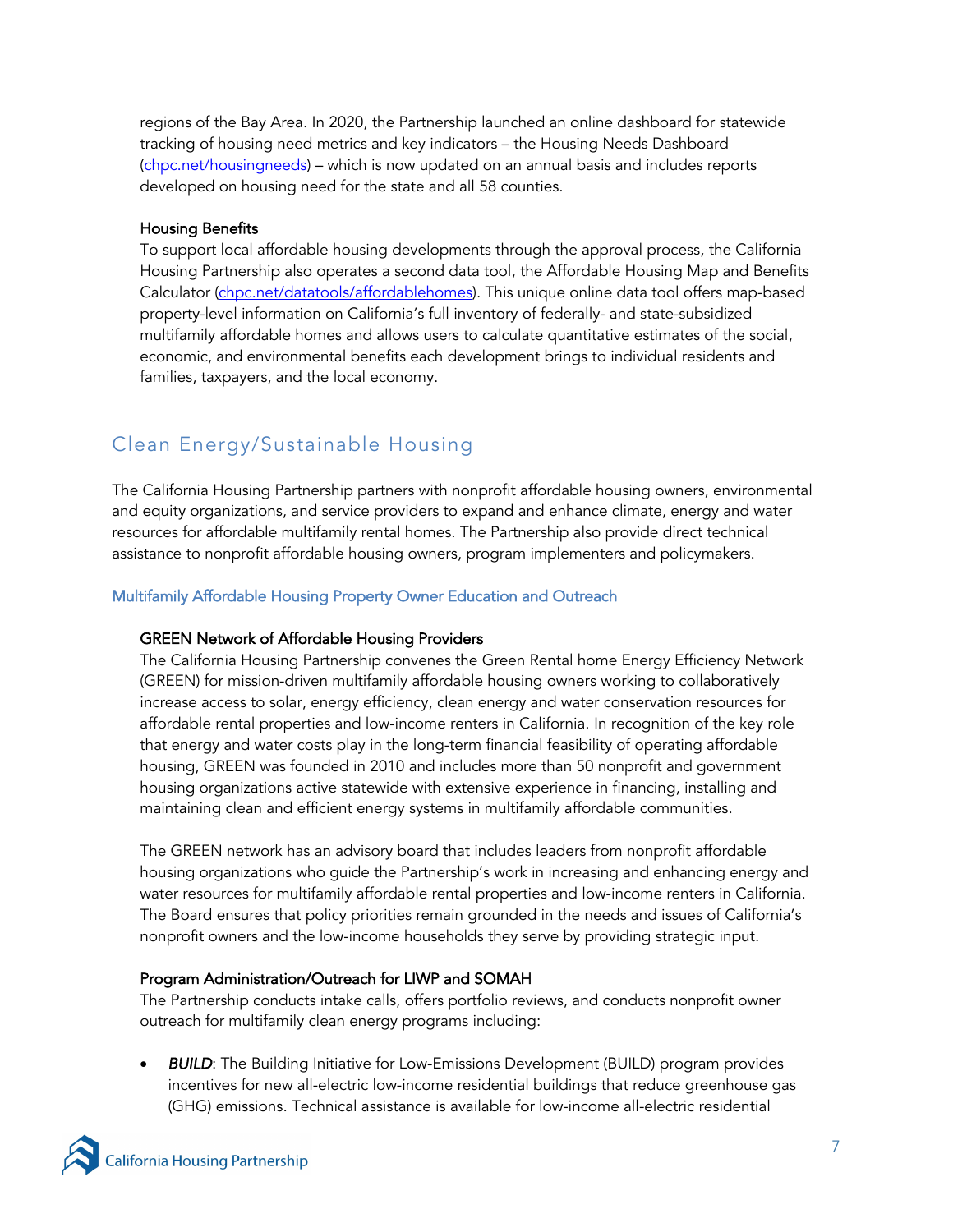building planning, project fuel-switching, low-emissions building design and technologies, and incentive application completion.

- *LIWP*: The Low-Income Weatherization Program's (LIWP) Multi-Family Energy Efficiency & Renewables Program provides technical assistance and incentives for the installation of energy efficiency measures and solar PV in low-income multi-family dwellings serving priority populations. These projects reduce residential energy demand and GHG emissions, lower energy costs for low-income residents, and reduce owner operating costs.
- *SOMAH*: The Solar on Multifamily Affordable Housing (SOMAH) program provides financial incentives for installing photovoltaic (PV) energy systems on multifamily affordable housing in California. The program delivers clean power and credits on energy bills to hundreds of thousands of the state's affordable housing residents. SOMAH is overseen by the California Public Utilities Commission.

# Affordable Energy

The California Housing Partnership was a core contributor to the California Energy Commission's SB 350 Low-Income Energy Barriers Report, providing input from the GREEN network on energy program participation barriers and solutions for increasing participation and benefits for affordable rental housing owners and renters. The Partnership has worked with coalition partners to shape programs that support energy affordability, including AB 693 which created the Solar on Multifamily Affordable Homes program with up to \$1 billion in funding over 10 years to benefit low-income renters.

The Partnership brings deep energy policy expertise from years of engagement with California Public Utilities Commission (CPUC) proceedings, including persuading the CPUC to dedicate \$80 million to empower government and nonprofit owners of rent-restricted affordable housing to participate in Energy Savings Assistance (ESA) programs for low-income households.

# Building Decarbonization

The California Housing Partnership follows policy updates closely and relays feedback from affordable housing providers working on the ground to advocate and ensure that low-income renters and nonprofit housing providers are not left behind as the state pursues climate goals through electrification and building decarbonization. As electrification initiatives become more widespread across the state, the Partnership is hosting annual summits to convene nonprofit affordable housing providers of our GREEN network, government agencies and other stakeholders in a forum to discuss the practical challenges and policy implications of electrifying affordable housing while meeting the state's multifamily sustainability goals.

# Affordable Water

The California Housing Partnership's Affordable Water Initiative preserves affordable homes for lowincome Californians by establishing an equitable pathway to affordable water through conservation assistance and rate assistance. Rising water costs can lead to deferred maintenance and may compromise the health, safety and long-term affordability of rental homes for low-income Californians. Ensuring multifamily affordable housing properties and low-income renters have equal access to water conservation assistance combats the threat of rising water costs by creating new pathways to success for disadvantaged communities.

The Partnership partners with local jurisdictions to support and enhance conservation and efficiency programs and policies that can be pilot models for the state's effort to make water conservation a way of